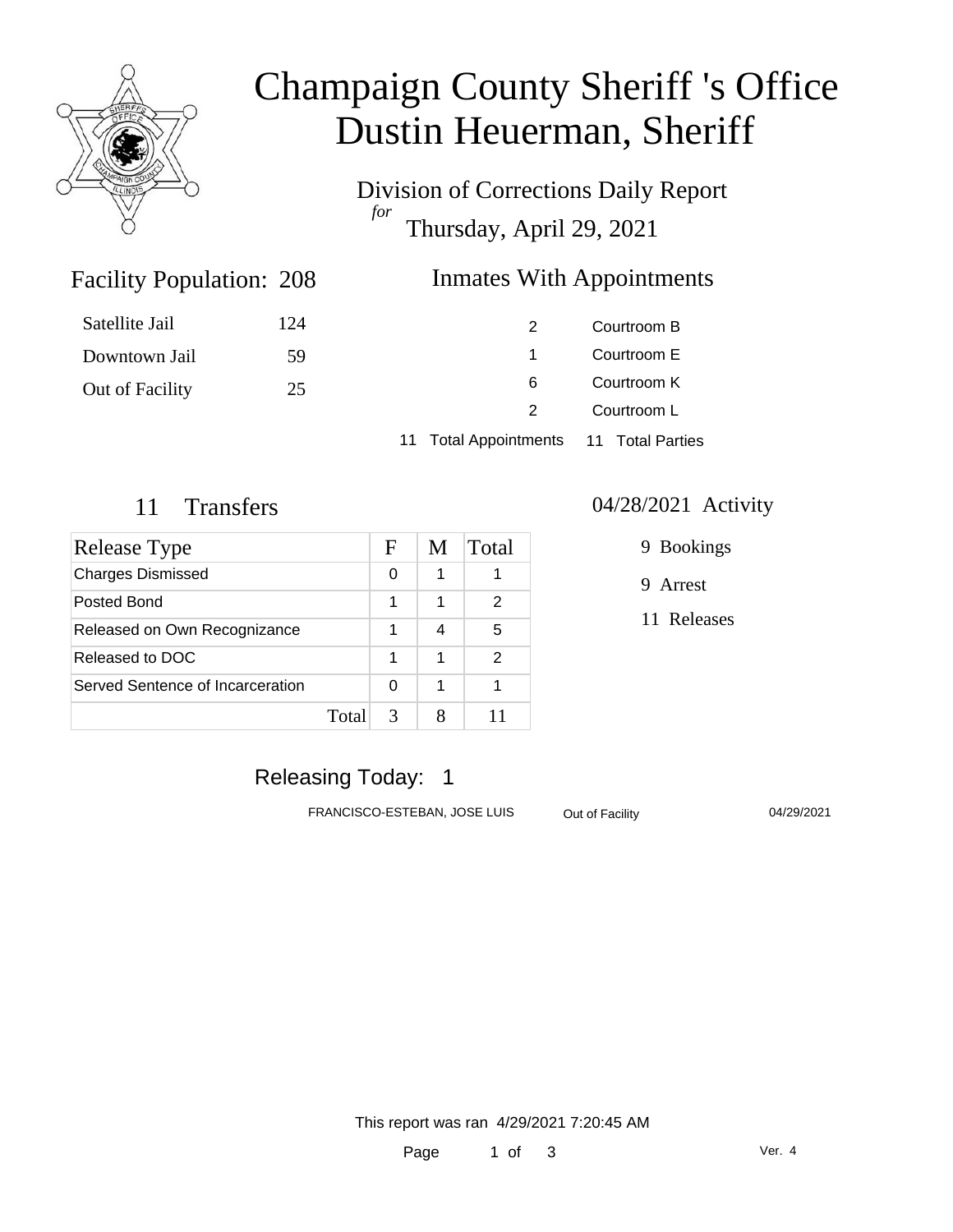

# Champaign County Sheriff 's Office Dustin Heuerman, Sheriff

Division of Corrections Daily Report *for* Thursday, April 29, 2021

#### Custody Status Count

Civil Other 1

- Electronic Home Dentention 23
	- Felony Arraignment 4
	- Felony Pre-Sentence 6
	- Felony Pre-Sentence DUI 1
		- Felony Pre-Trial 110
	- Felony Sentenced CCSO 5
	- Felony Sentenced IDOC 37
		- Hold Other 2
		- Hold Sentenced IDOC 4
		- Misdemeanor Pre-Trial 3
			- Petition to Revoke 1
			- Remanded to DHS 10
	- Traffic Sentenced CCSO 1
		- Total 208

This report was ran 4/29/2021 7:20:45 AM